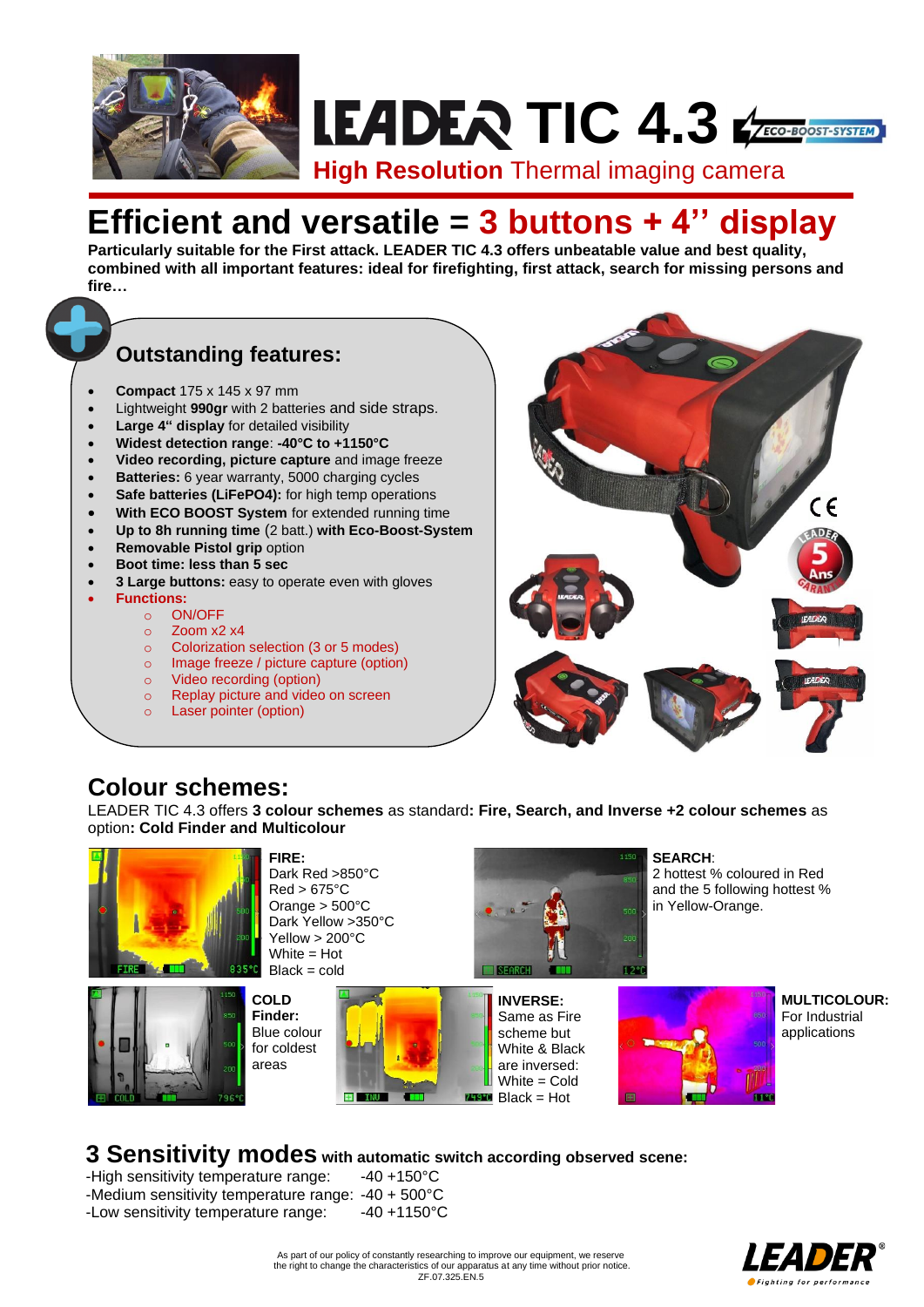## **Characteristics:**

|                                | Leader TIC 4.3 with Eco-Boost-System                                                | General                                                            |                                                                                                        |  |  |  |
|--------------------------------|-------------------------------------------------------------------------------------|--------------------------------------------------------------------|--------------------------------------------------------------------------------------------------------|--|--|--|
| <b>Dimensions</b>              | L.175 x W.145 x H.97 mm (H =<br>+110mm with optional pistol grip)                   | Rechargeable<br>batteries                                          | LiFePO <sub>4</sub> (Lithium Iron Phosphate =<br>safety VS fire), 2.5Ah at 6.6V, 85g                   |  |  |  |
| Weight                         | 990g with 2 batt / 905g with 1 batt<br>(+170g with optional pistol grip)            | Running time (20°C)<br>with Eco-Boost-System<br>since October 2018 | Without video/photo functions:<br>>8h (2 batt) / >4h (1 batt)                                          |  |  |  |
| <b>Display</b>                 | 4" LCD / 320 x 240 (76.800) px /<br>Backlighted / Brightness: 800 cd/m <sup>2</sup> |                                                                    | With video/photo functions:<br>>6h (2 batt) with non-active video<br>>5h (2 batt) with recording video |  |  |  |
| <b>Frequency</b>               | 60Hz Fps                                                                            | <b>Boot time</b>                                                   | $< 5$ seconds                                                                                          |  |  |  |
| T°C Range                      | -40° to +1150°C                                                                     | <b>Charging voltage</b>                                            | 12 / 24 VDC or 100-240 VAC                                                                             |  |  |  |
| Colorization                   | Std: Fire, Search, Inverse<br>Option: Cold finder and Multicolour                   | <b>Charging time</b><br>(for 2 batt. / consider                    | Charging bay: ~2h<br>Mains charger: 100% in ~2h,                                                       |  |  |  |
|                                | <b>Housing</b>                                                                      | half for 1 batt.)                                                  | 90% in ~1h30, 80% in ~1h20                                                                             |  |  |  |
| <b>Material</b>                | PUR / Elastomer                                                                     | <b>Charging cycles</b>                                             | > 5000                                                                                                 |  |  |  |
| <b>Drop Test</b>               | 2m on concrete                                                                      | <b>Memory (optional)</b>                                           | 8GB internal SD card                                                                                   |  |  |  |
| IP                             | IP67 / 1 Meter 30 Minutes                                                           |                                                                    | (8h video or 1000 pics)                                                                                |  |  |  |
| <b>Heat resistance</b>         | 150°C for 15min / 260°C for 5min                                                    | Warranty                                                           | 5 years on camera / 6 years on<br>batteries / 10 years on thermal<br>sensor / 1 year on accessories    |  |  |  |
|                                | <b>Sensor</b>                                                                       |                                                                    |                                                                                                        |  |  |  |
| <b>Micro bolometer</b><br>type | Uncooled 17µ Amorphous Silicon aSi                                                  |                                                                    | (chargers, charging bay, etc)                                                                          |  |  |  |
|                                | Resolution 384 x 288 (110 592 px)                                                   | <b>Options</b>                                                     |                                                                                                        |  |  |  |
| <b>Spectral range</b>          | $7 - 14 \mu m$                                                                      | Removable pistol grip                                              | Picture capture and/or video                                                                           |  |  |  |
| <b>Thermal sensitivity</b>     | NETD: <50mK (<0.05°C)                                                               |                                                                    | recording (8GB capacity)                                                                               |  |  |  |
|                                | <b>Optic</b>                                                                        | Neck strap in flame                                                | Vehicle charging bay or                                                                                |  |  |  |
| <b>Material</b>                | Germanium Carbon Coated                                                             | retardant material                                                 | mains charger                                                                                          |  |  |  |
|                                | Protected by a germanium window                                                     | 1 or 2 Retractable                                                 | Carrying case IP67                                                                                     |  |  |  |
| <b>Focus</b>                   | 0,35m to infinity / F/1.3 speed                                                     | lanyards                                                           |                                                                                                        |  |  |  |
| <b>Visual field / FOV</b>      | H: 51° / V: 40° / Diagonal: 65°                                                     | Protection hood                                                    | Wireless video transmission to<br>computer, tablet or smartphone                                       |  |  |  |

#### **Energy concept**

LiFePO4 batteries (lithium-iron-phosphate). **Benefits:**

-Very long lifespan guaranteed 5000 charging cycles (~10 years)

-Operating time (8h with 2 batteries at the same time in the camera

#### **Picture capture & Video recording**

Pictures (up to 1000) and Video (up to 8h) can be: - viewed on the camera screen during operation - Live Pictures can be sent to a computer, tablet or smartphone thanks to optional wireless stick. - Downloaded into a computer

via a USB cable





#### **Vehicle Charging Bay**

Very space-saving mountable! Power supply 12/24 VDC or 100-240 VAC. Can charge up to 4 batteries at the same time (2 in the camera and 2 spares)



As part of our policy of constantly researching to improve our equipment, we reserve the right to change the characteristics of our apparatus at any time without prior notice. ZF.07.325.EN.5

Wlan module